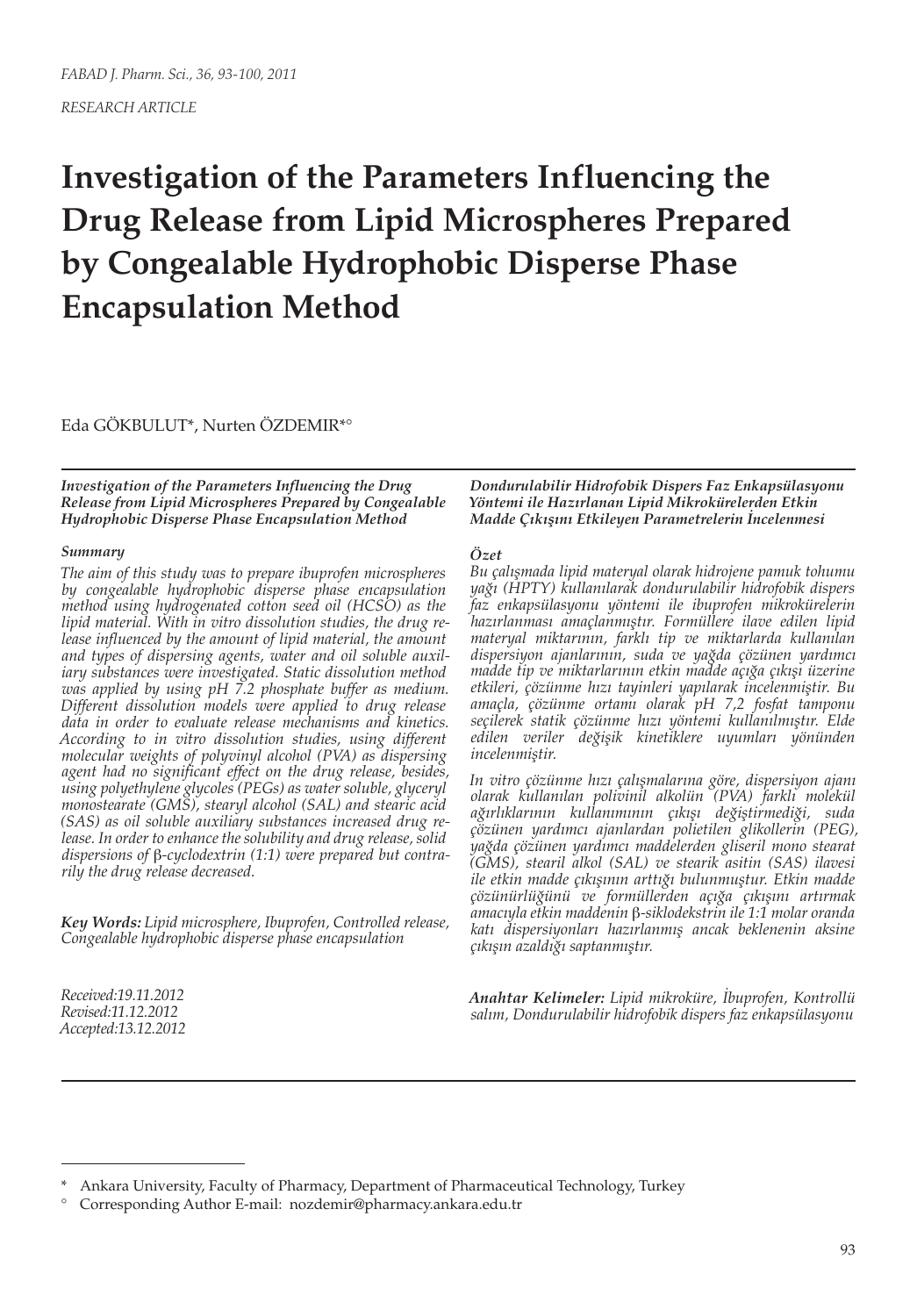# **INTRODUCTION**

One of the most significant advantages of dosage forms which allow for controlled release is that they have the optimum therapeutic impact while minimizing the side effects. In particular, it is pointed out that it is possible to eliminate the gastrointestinal (GI) side effects observed in long-term oral use of antiinflammatory drugs by preparing multiparticular dosage forms providing controlled release (1,2). Ibuprofen, is an anti-inflammatory agent with analgesic-antipyretic effect, the major side effect of which is GI irritation (3,4). In the present study, the aim was to prepare the multiparticular dosage form of this substance which has longer effect in lower doses and which has minimized GI side effects by preparing its controlled release microspheres. It is possible to use various methods and polymers to prepare microspheres (5-8). In this study, hydrogenated cotton seed oil, which has a lipid structure, was used in the formulations, and they were prepared by congealable hydrophobic disperse phase encapsulation technique, for it does not require the use of organic phase. A major advantage of this technique is that the drug melted with the lipid material undergoes homogeneous dispersion in the matrix structure without showing recrystallization behavior (9,10).

# **MATERIAL AND METHODS**

# **Materials**

Hydrogenated cotton seed oil (HCSO) was obtained from Henkel, glyceryl monostearate (GMS) from BDH Chemicals, stearic acid (SAS), stearyl alcohol (SAL), polyethylene glycols (PEG) from Merck, polyvinyl alcohols (PVA) and β-cyclodextrine (β-CD) from Sigma, polyvinyl pyrrolidone K30 (PVP K30) from ICN Biomedicals, and ibuprofen (IB) from Atabay Inc.

## **Preparation of Microspheres**

The formulations were prepared by congealable hydrophobic disperse phase encapsulation method. To this end, HCSO was melted in 73-75 ºC, and the drug was dispersed in this oil phase. The aqueous solution of dispersing agent was prepared and heated up to approximately  $5^{\circ}$ C above the melting point of the oil phase. The oil phase heated up to

approximately 10  $^{\circ}$ C above the melting point was added to the water phase stirred at 1100 rpm (Stirpak, model 50002-35, Cole Parmer Instruments Co., USA) to obtain o/w emulsion. The emulsion was stirred for an additional 5 minutes, and in the meantime, distilled water at  $+4$  °C was added by the emulsion volume so that the inner phase of the emulsion hardened and microsphere development was achieved. The microsphere suspension was poured onto +4 ºC distilled water of twice the total volume which was stirred at 500 rpm and stirred for another 10 minutes. The microspheres obtained were filtered, washed with cold water for three times, and dried in a 37 ºC incubator over night.

To investigate the alteration of the drug release from the lipid microspheres, oil and water soluble auxiliary substances were used. Oil soluble auxiliary substances (GMS, SAL and SAS) were added directly to the oil phase, while the water soluble ones (PEGs) were first melted and mixed with drug prior to addition to oil phase. In addition, solid dispersions were prepared by means of 1:1 drug-β-CD molar ratio with kneading technique. For this purpose, drug-β-CD mixture was dissolved in 50% ethanol and dried at 37 ºC for 24 h. A series of formulations were prepared by also using these solid dispersions with the method indicated above.

# **Determination of Drug Substance Content of Microspheres**

Theoretically, microsphere containing 30 mg of drug was weighed, and dissolved by adding ethanol and applying heat. The solution was filtered, and a spectrophotometric quantification was carried out at 263.5 nm.

## **In vitro release studies**

The microspheres prepared were separated into 250-500 µm particular weight fractions to be used in dissolution rate studies. Data concerning dissolution rate was obtained by using static method (11,12). 100 mL phosphate buffer (pH 7.2), the lowest volume meeting the sink condition, was used as the dissolution medium. Microspheres placed in cellophane membrane were exposed to dissolution rate tests at  $37 \pm 0.5$  °C for 3 days. The data on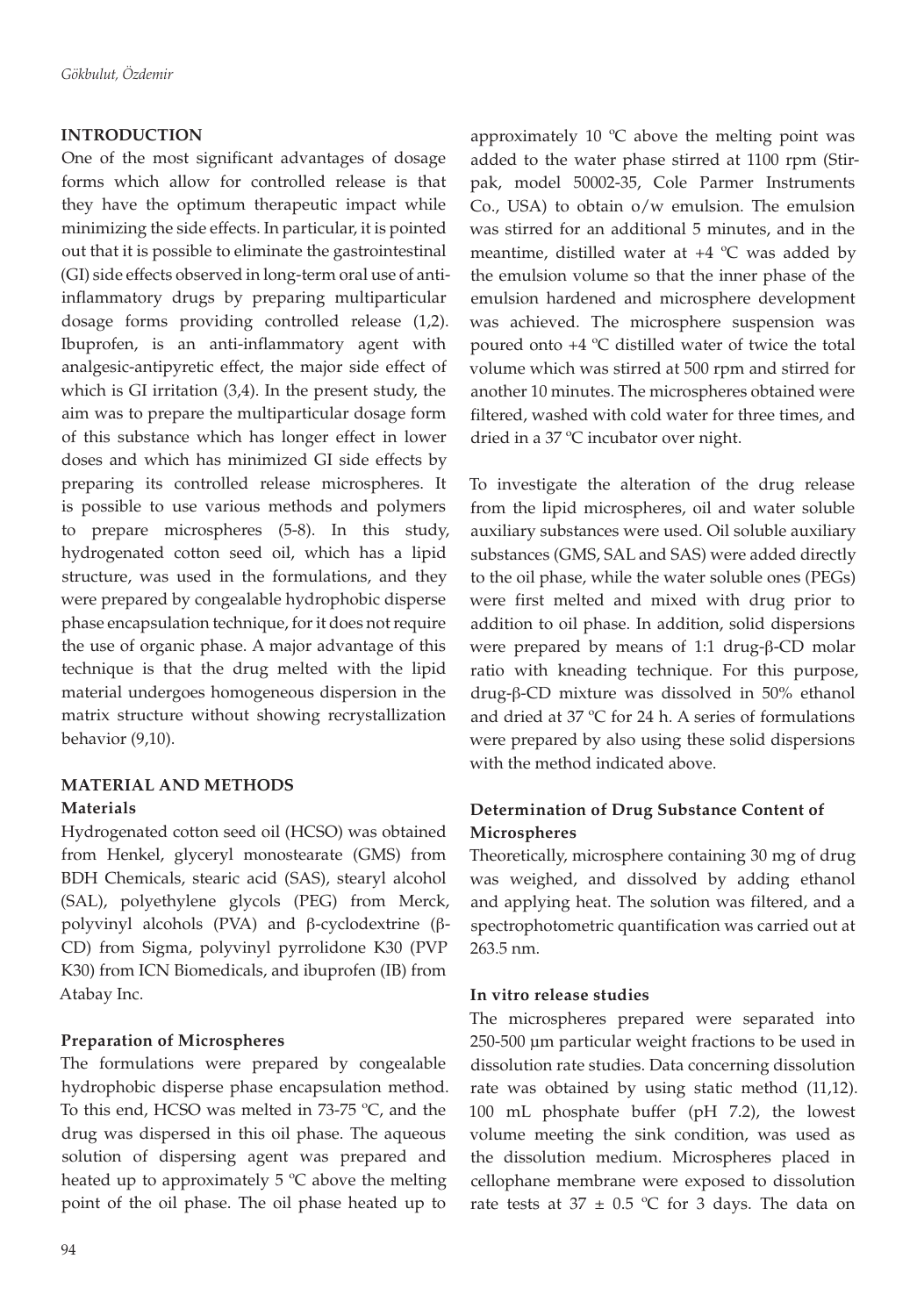dissolution rate was analyzed in terms of zeroorder, first-order and Q→t kinetics. All studies were performed in triplicate.

#### **RESULTS AND DISCUSSION**

#### **Preformulation studies**

First, preformulation studies were conducted to determine the type and amount of the dispersing agent, drug-lipid ratio, and stirring rate to be used in the study. During the formation of initial emulsion in lipid microsphere formulations, inner phase droplets were quite viscose and liable to flocculation. This could be prevented by adding dispersing agent suitable for the emulsion medium and applying the ideal stirring rate (13,14). For this purpose, PVP K30 with 2.5%, 5%, 7.5% and 10% w/v ratios was used as the dispersing agent to prepare the formulations. An investigation of the prepared formulations in terms of microsphere formations, particle sizes and drug loading ratios revealed that 7.5% w/v PVP K30 was the optimum ratio. When formulations were prepared for the same purpose by using PVA's of varying molecular weights (mol. Wt. 30000-700000, 70000-100000) and 7.5% w/v ratio (FPVA1, FPVA2), no significant difference between the drug releases was identified (Figure 1). 7.5% w/v PVP K30 was used as the dispersing agent, and hollow microspheres were prepared by using such different stirring rates 800 rpm, 1100 rpm, 1500 rpm and 1800 rpm. The results demonstrated that particle sizes of microspheres prepared at 1100, 1500 and 1800 rpm did not differ significantly (64 µm), whereas the particle size of those prepared at 800



**Figure 1.** Effect of dispersing agents with varying molecular weights on drug release

rpm increased (120 µm). Therefore, the consequent formulations were prepared using the stirring rate, 1100 rpm. Optical microscopic analysis of the formulations with drug-lipid ratios of 1:1, 1:2, 1:3, 1:4, 1:5 revealed that microsphere formation did not occur in 1:1, 1:2 drug-lipid ratios. On the other hand, it was observed that using polymer at such high ratios as 1:4, 1:5 results in particle expansion (81.3 µm). Since the 1:3 (64 µm) ratio was identified as the ratio that yields smaller particle sizes, it was also identified as the lowest ratio by which microsphere was obtained. For this reason, and also for the high efficacy achieved (99%), the drug-lipid ratio to be used in the following studies was decided to be 1:3 (FEM 1:3). Table 1 shows the formulations prepared in the study.

#### **Drug release studies**

# *Effect of water soluble auxiliary substances on drug release*

Analyzing the kinetics of drug release from FEM 1:3, FEM 1:4, FEM 1:5 formulations containing only drug and polymer, zero-order kinetics were expected because of the low water solubility of the drug. By contrast, higher tendency to first-order kinetics was observed which indicates that drug release is a diffusion controlled release (Table 2). Based on this data, PEGs, which have the channel forming function, can increase diffusion and act as water soluble auxiliary agents, were added to the formulations (15). To this end, PEGs with different molecular weights (4000, 6000, 10000 and 20000) and different ratios (10%, 20%, 30%) were used. Drug release from formulations containing PEG demonstrated significant increase only when compared with the formulations containing polymer (FEM 1:3) (Figure 2-5). It was observed that the higher the PEG percentages in the formulations, the higher the drug releases were. PEG ratios by percentages in PEG 4000-containing formulations were summarized graphically together with dissolution rate constants of  $Q\rightarrow t$  kinetics, which show the greatest kinetic  $(k)$ consistence, and a linear relationship was observed (Figure 6). However, it was found out that the increase in drug release correlates negatively with the increase in PEG molecular weights in formulations. As can be seen in Figure 7, as the molecular weights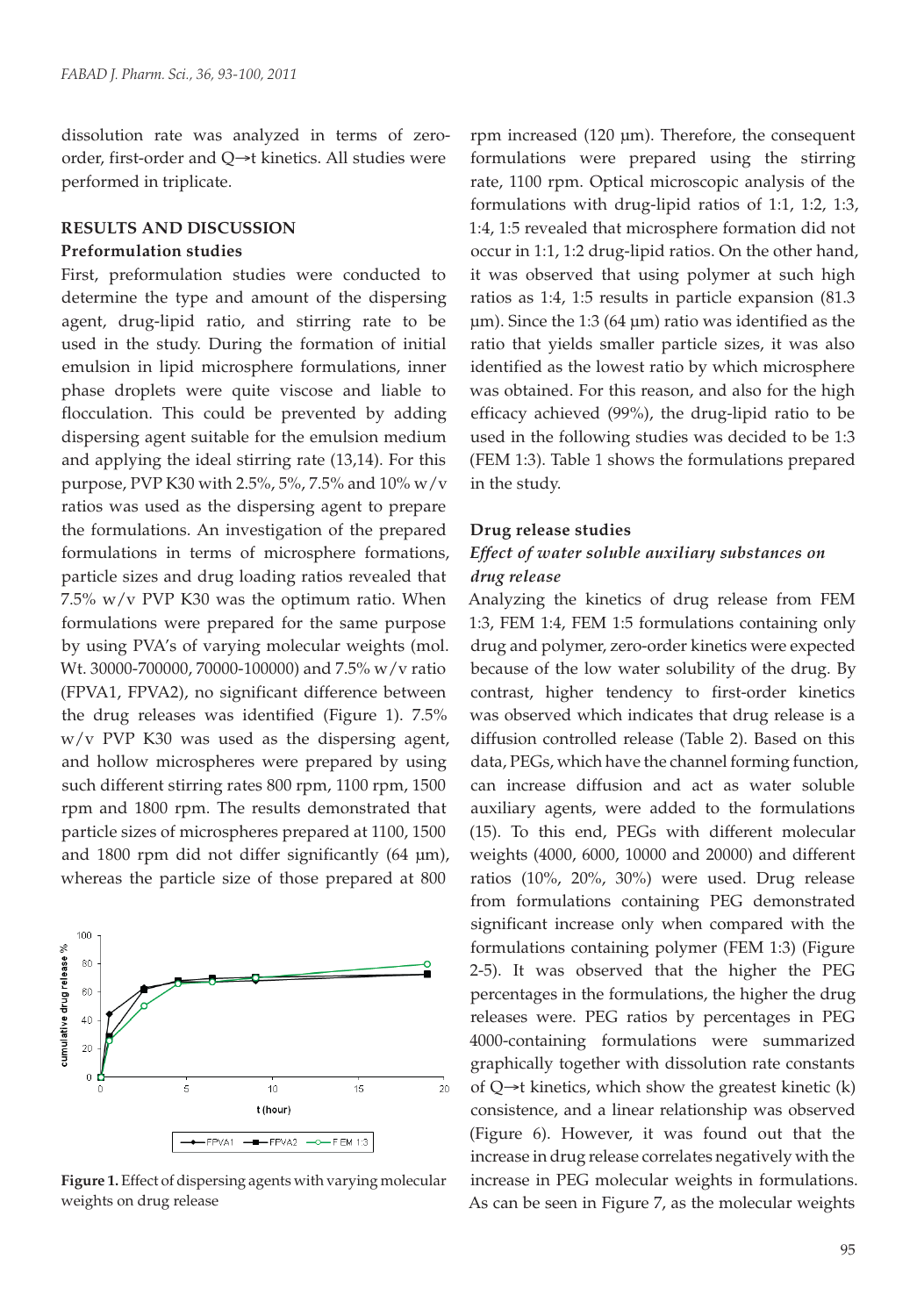**Table 1.** Composition of microsphere formulations.

| Formulations   | $\bf IB$<br>(mg) | <b>HCSO</b><br>(mg) | <b>PEG</b><br>4000<br>(mg) | <b>PEG</b><br>6000<br>(mg) | <b>PEG</b><br>10000<br>(mg) | <b>PEG</b><br>20000<br>(mg) | $\beta$ CD<br>(mg) | <b>GMS</b><br>(mg) | <b>SAL</b><br>(mg) | SAS<br>(mg) | $PVP^*$ | PVA**  |
|----------------|------------------|---------------------|----------------------------|----------------------------|-----------------------------|-----------------------------|--------------------|--------------------|--------------------|-------------|---------|--------|
| <b>FEM 1:3</b> | 1250             | 3750                |                            |                            |                             |                             |                    |                    |                    |             | 15      |        |
| $\rm FEM$ 1:4  | 1000             | 4000                |                            |                            |                             |                             |                    |                    |                    |             | 15      |        |
| <b>FEM 1:5</b> | 833              | 4167                |                            |                            |                             |                             |                    |                    |                    |             | 15      |        |
| FPVA1          | 1250             | 3750                |                            |                            |                             |                             |                    |                    |                    |             |         | 15     |
| FPVA2          | 1250             | 3750                |                            |                            |                             |                             |                    |                    |                    |             |         | $15\,$ |
| FPEG41         | 1250             | 3350                | 400                        |                            |                             |                             |                    |                    |                    |             | 15      |        |
| FPEG42         | 1250             | 2950                | 800                        |                            |                             |                             |                    |                    |                    |             | 15      |        |
| FPEG43         | 1250             | 2550                | 1200                       |                            |                             |                             |                    |                    |                    |             | 15      |        |
| FPEG61         | 1250             | 3350                |                            | 400                        |                             |                             |                    |                    |                    |             | 15      |        |
| FPEG62         | 1250             | 2950                |                            | 800                        |                             |                             |                    |                    |                    |             | 15      |        |
| FPEG63         | 1250             | 2550                |                            | 1200                       |                             |                             |                    |                    |                    |             | 15      |        |
| FPEG11         | 1250             | 3350                |                            |                            | 400                         |                             |                    |                    |                    |             | 15      |        |
| FPEG12         | 1250             | 2950                |                            |                            | 800                         |                             |                    |                    |                    |             | 15      |        |
| FPEG13         | 1250             | 2550                |                            |                            | 1200                        |                             |                    |                    |                    |             | 15      |        |
| FPEG21         | 1250             | 3350                |                            |                            |                             | 400                         |                    |                    |                    |             | 15      |        |
| FPEG22         | 1250             | 2950                |                            |                            |                             | 800                         |                    |                    |                    |             | 15      |        |
| FPEG23         | 1250             | 2550                |                            |                            |                             | 1200                        |                    |                    |                    |             | 15      |        |
| FEM/CD1:3      | 1250             | 3750                |                            |                            |                             |                             | 230                |                    |                    |             | 15      |        |
| FEM/CD1:4      | 1250             | 5000                |                            |                            |                             |                             | 230                |                    |                    |             | 15      |        |
| FEM/CD1:5      | 1250             | 6250                |                            |                            |                             |                             | 230                |                    |                    |             | 15      |        |
| FGMS40         | 1250             | 3350                |                            |                            |                             |                             |                    | 400                |                    |             | 15      |        |
| FGMS80         | 1250             | 2950                |                            |                            |                             |                             |                    | 800                |                    |             | 15      |        |
| <b>FGMS120</b> | 1250             | 2550                |                            |                            |                             |                             |                    | 1200               |                    |             | 15      |        |
| FSAL40         | 1250             | 3350                |                            |                            |                             |                             |                    |                    | 400                |             | 15      |        |
| FSAL80         | 1250             | 2950                |                            |                            |                             |                             |                    |                    | $800\,$            |             | 15      |        |
| <b>FSAL120</b> | 1250             | 2550                |                            |                            |                             |                             |                    |                    | 1200               |             | 15      |        |
| FSAS40         | 1250             | 3350                |                            |                            |                             |                             |                    |                    |                    | 400         | 15      |        |
| FSAS80         | 1250             | 2950                |                            |                            |                             |                             |                    |                    |                    | 800         | 15      |        |
| <b>FSAS120</b> | 1250             | 2550                |                            |                            |                             |                             |                    |                    |                    | 1200        | $15\,$  |        |

\* : The amount of PVP K30 in 200 mL distilled water (g)

\*\*: The amount of PVA in 200 mL distilled water (g)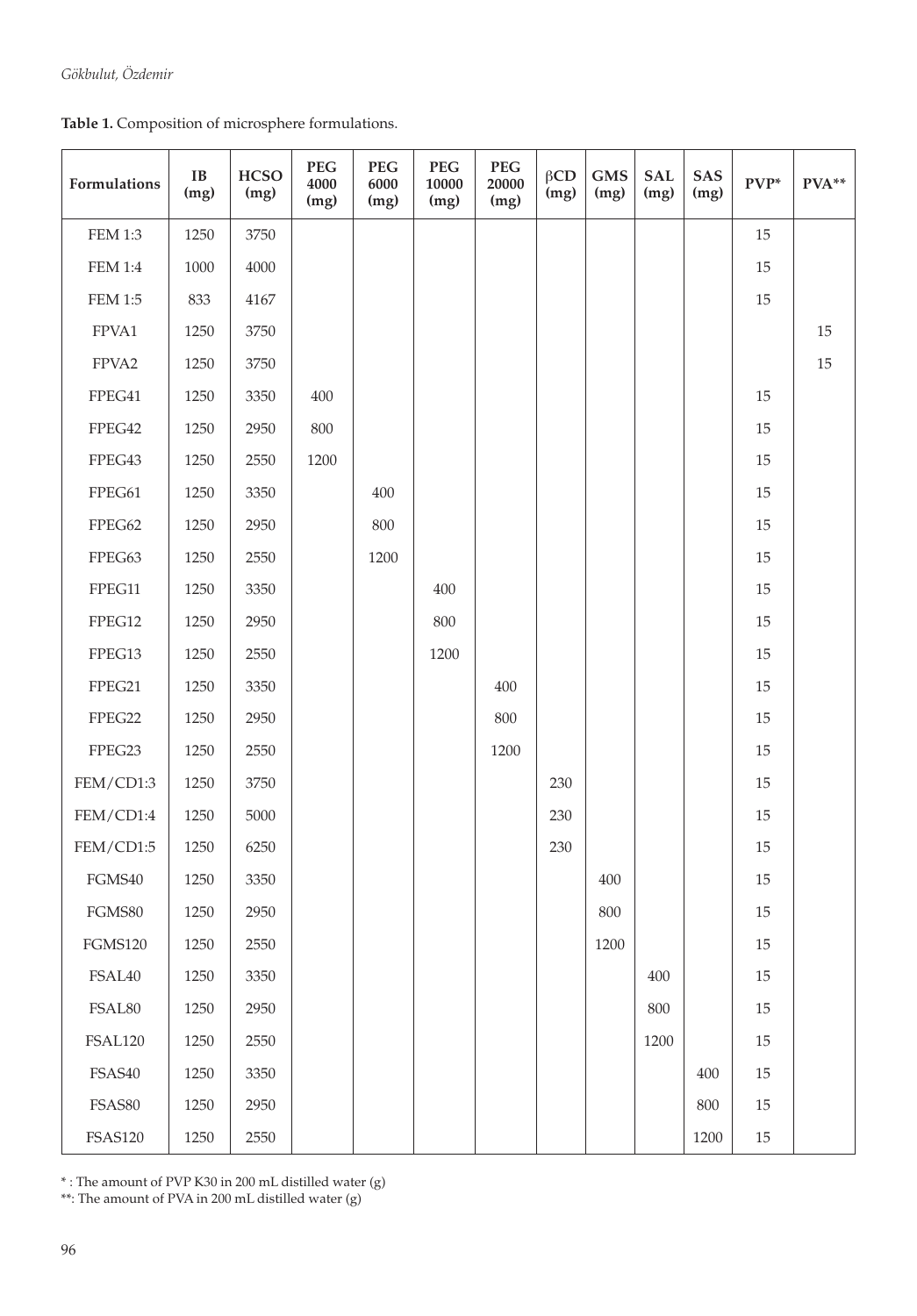|                | 0 Order       |       |                             | 1. Order       | $Q \rightarrow t$ |                |  |
|----------------|---------------|-------|-----------------------------|----------------|-------------------|----------------|--|
| Formulations   | $k_0$ (mg/sa) | $r^2$ | $k_{r}$ (sa <sup>-1</sup> ) | $\mathbf{r}^2$ | $k$ (mg/sa)       | $\mathbf{r}^2$ |  |
| <b>FEM 1:3</b> | 1.40          | 0.783 | 0.073                       | 0.964          | 11.0              | 0.904          |  |
| <b>FEM 1:4</b> | 2.33          | 0.807 | 0.151                       | 0.984          | 11.6              | 0.853          |  |
| <b>FEM 1:5</b> | 2.10          | 0.739 | 0.162                       | 0.989          | 10.6              | 0.910          |  |
| FPVA1          | 0.823         | 0.532 | 0.023                       | 0.648          | 5.62              | 0.717          |  |
| FPVA2          | 0.934         | 0.400 | 0.022                       | 0.521          | 7.10              | 0.579          |  |
| FPEG41         | 7.64          | 0.933 | 0.262                       | 0.988          | 23.4              | 0.850          |  |
| FPEG42         | 12.9          | 0.934 | 1.04                        | 0.867          | 38.1              | 0.982          |  |
| FPEG43         | 27.7          | 0.994 | 1.01                        | 0.959          | 58.4              | 0.988          |  |
| FPEG61         | 6.10          | 0.914 | 0.140                       | 0.970          | 20.8              | 0.975          |  |
| FPEG62         | 9.30          | 0.945 | 0.246                       | 0.987          | 31.5              | 0.986          |  |
| FPEG63         | 10.8          | 0.965 | 0.285                       | 0.992          | 36.3              | 0.991          |  |
| FPEG11         | 4.72          | 0.939 | 0.112                       | 0.969          | 15.9              | 0.980          |  |
| FPEG12         | 10.3          | 0.967 | 0.251                       | 0.990          | 32.2              | 0.990          |  |
| FPEG13         | 12.5          | 0.979 | 0.573                       | 0.879          | 39.0              | 0.996          |  |
| FPEG21         | 4.42          | 0.931 | 0.071                       | 0.957          | 15.0              | 0.981          |  |
| FPEG22         | 5.70          | 0.912 | 0.162                       | 0.962          | 19.5              | 0.973          |  |
| FPEG23         | 4.42          | 0.986 | 0.102                       | 0.985          | 14.6              | 0.986          |  |
| FEM/CD1:3      | 1.53          | 0.825 | 0.053                       | 0.933          | 11.5              | 0.938          |  |
| FEM/CD1:4      | 1.02          | 0.694 | 0.054                       | 0.908          | 9.48              | 0.856          |  |
| FEM/CD1:5      | 1.50          | 0.836 | 0.101                       | 0.988          | 12.6              | 0.720          |  |
| FGMS40         | 1.57          | 0.749 | 0.062                       | 0.928          | 11.6              | 0.892          |  |
| FGMS80         | 2.45          | 0.556 | 0.095                       | 0.808          | 15.3              | 0.776          |  |
| <b>FGMS120</b> | 9.85          | 0.833 | 0.763                       | 0.916          | 34.0              | 0.934          |  |
| FSAL40         | $1.14\,$      | 0.751 | 0.073                       | 0.861          | 9.51              | 0.892          |  |
| FSAL80         | 1.60          | 0.483 | 0.082                       | 0.761          | 10.1              | 0.689          |  |
| FSAL120        | 5.64          | 0.573 | 0.574                       | 0.907          | 24.1              | 0.746          |  |
| FSAS40         | 1.71          | 0.485 | 0.069                       | 0.639          | 10.9              | 0.712          |  |
| FSAS80         | 1.90          | 0.358 | 0.079                       | 0.535          | 9.98              | 0.635          |  |
| <b>FSAS120</b> | 4.03          | 0.579 | 0.504                       | 0.935          | 17.0              | 0.750          |  |

**Table 2.** Data on kinetics relating to formulations



**Figure 2.** Drug release from formulations prepared by 10, 20 and 30% PEG 4000 additions



**Figure 3.** Drug release from formulations prepared by 10, 20 and 30% PEG 6000 additions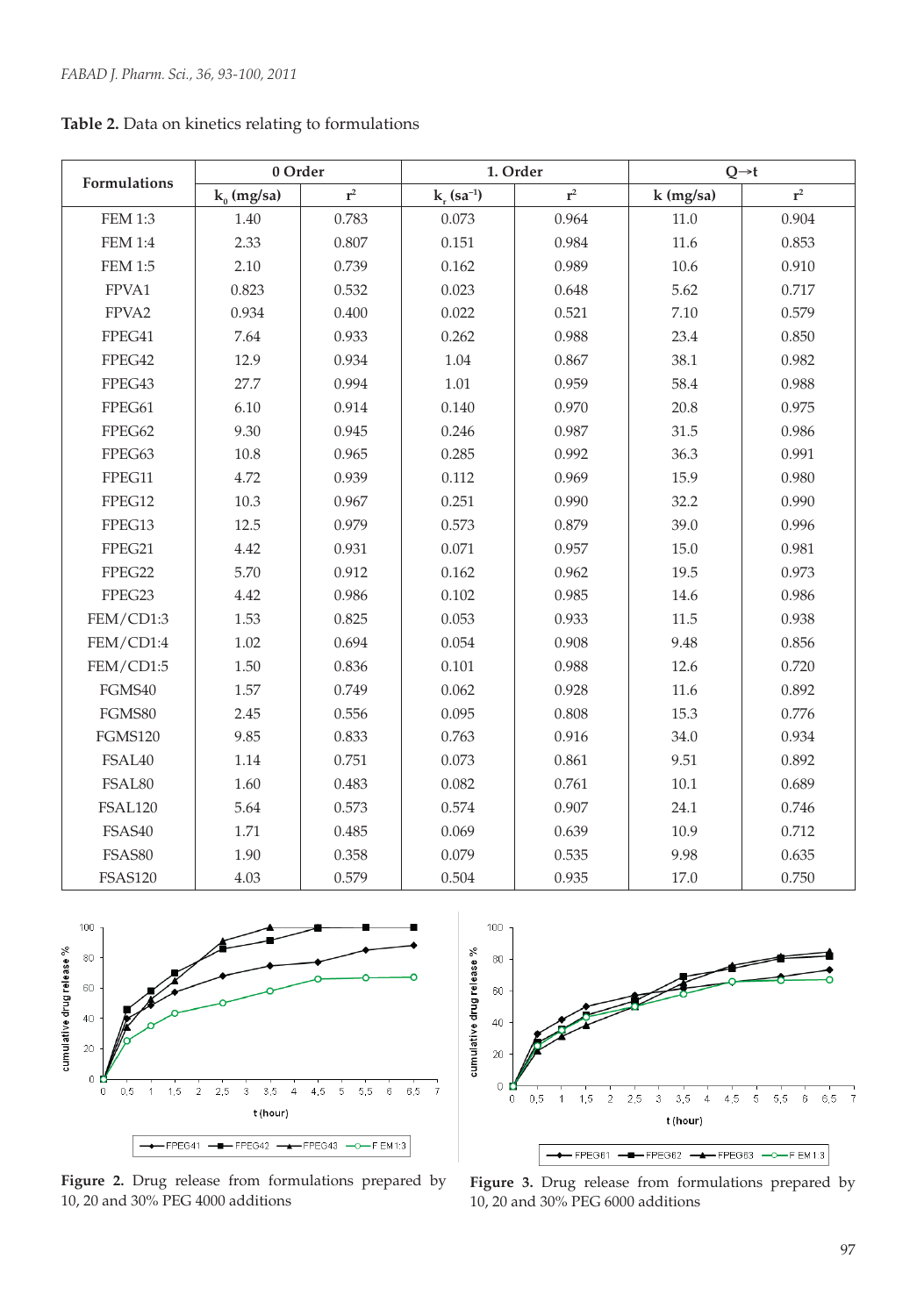

**Figure 4.** Drug release from formulations prepared by 10, 20 and 30% PEG 10000 additions



**Figure 6.** PEG 4000 amounts in the formulations and relation between Q→t kinetics and release rate constants

of PEGs added to the formulations by 20% with varying molecular weights increased, drug release was observed to significantly decrease from FPEG42 (the one containing PEG 4000) towards FPEG22 (the one containing PEG 20000). It was observed that drug release follows Q→t kinetics, and the data collected showed that water soluble PEGs with low molecular weights lead to the formation of canaliculus and the diffusion from matrix material, as well as diffusion from these canaliculus, increased drug release. In addition, because PEGs were mixed with the drug substance before being added to the formulations, it was presumed that some solid dispersion occurred in the structure, which might have increased the drug solubility (16). From this point of view, β-CD solid dispersions of drug were prepared to increase drug solubility, thus drug release (17,18). Solid dispersion formations were identified by means of



**Figure 5.** Drug release from formulations prepared by 10, 20 and 30% PEG 20000 additions



**Figure 7.** Effect of PEG molecular weight on drug release

DSC analysis and IR measurements. In addition to the solid dispersions prepared, FEM/CD 1:3, FEM/ CD 1:4, FEM/CD 1:5 formulations were prepared with drug:β-CD ratios 1:3, 1:4, 1:5, respectively. Drug release from formulations did not demonstrate any increase within the first 6 hours, whereas increase was observed in long-term release (Figure 8 a,b). The reason for this is presumed to be the enlargement of β-CD and molecular structure, the decrease in the diffusion behavior of the drug, and the decrease of the drug solubility, which was 748.4 mg/mL in the lipid material, to 692.3 mg/mL in the drug-β-CD complex. Nevertheless, an analysis of long term dissolution rate data (Figure 8b) revealed a link between increase in drug release to some degree, and drug dissolution and release from capillary that develops due to β-CD's absorption of water by the structure (19).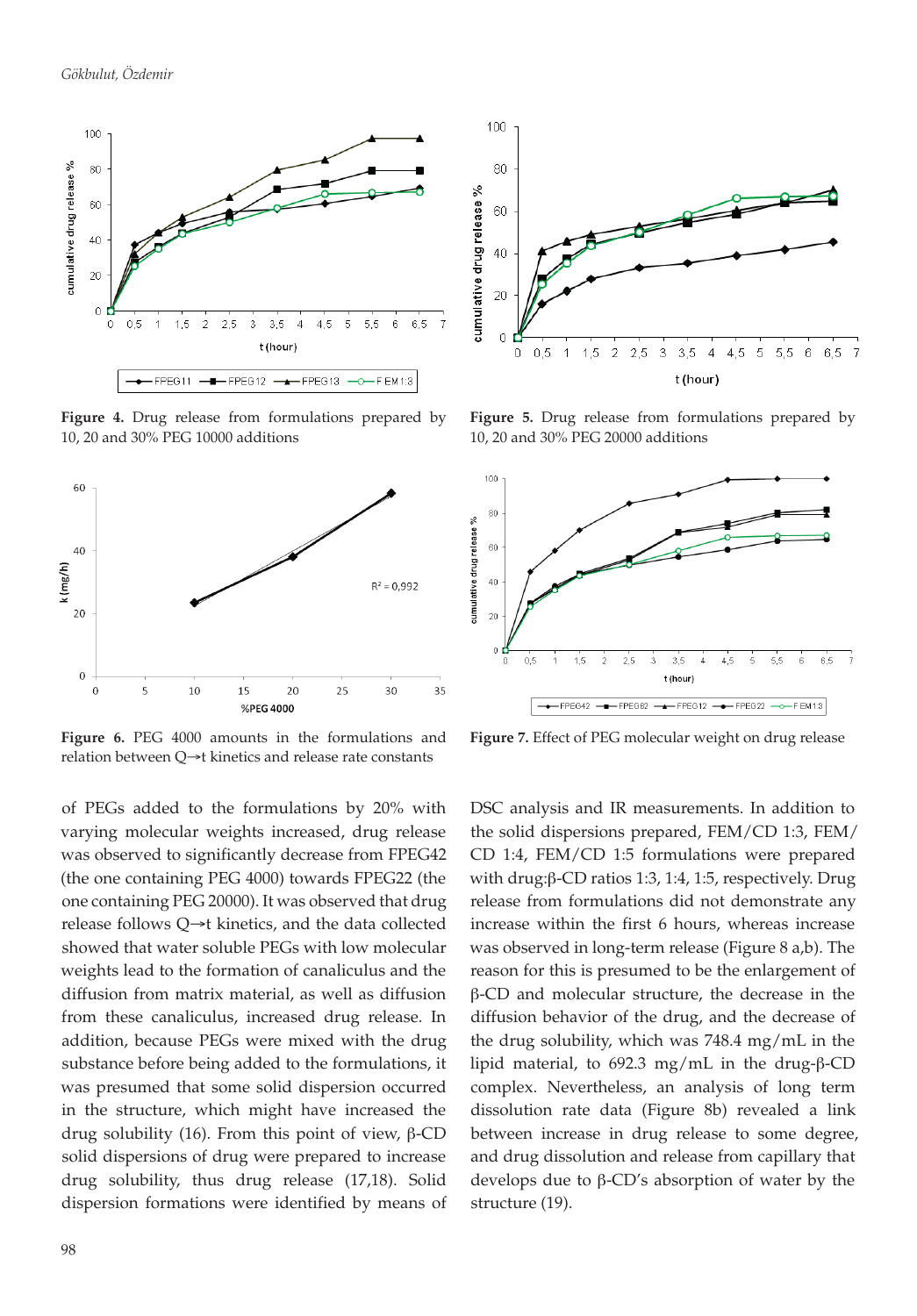

**Figure 8a.** Release profiles of formulations containing drug/β-CD solid dispersions within 6 hours



**Figure 9.** Drug release from formulations prepared by 10%, 20% and 30% GMS addition

# *Effect of oil soluble auxiliary substance on drug release*

As can be seen in Figure 9-11, all oil soluble excipients increased drug release in proportion with their increasing amounts in the formulations, and the highest increase took place with GMS addition. These oil soluble substances which increased drug diffusion behavior in lipid materials have also water absorption capability, thus, when compared with the standard formulation FEM 1:3, significantly increased drug release (Figure 9-11) (20). An analysis of drug release from these preparations as to their consistency to various kinetics pointed to the existence of Q→t kinetics, which explains release from matrix through diffusion (Table 2).

#### **CONCLUSIONS**

In conclusion, the results of the study indicate the following; for oil soluble drugs, congealable



**Figure 8b.** Release profiles of formulations containing drug/β-CD solid dispersions within 70 hours



**Figure 10.** Drug release from formulations prepared by 10%, 20% and 30% SAL addition



**Figure 11.** Drug release from formulations prepared by 10%, 20% and 30% SAS addition

hydrophobic disperse phase encapsulation method is the optimum method in lipid matrix material use and microsphere preparation to obtain congealable microspheres with high loading efficiency (90%- 100%); it is appropriate to use lipophilic matrix